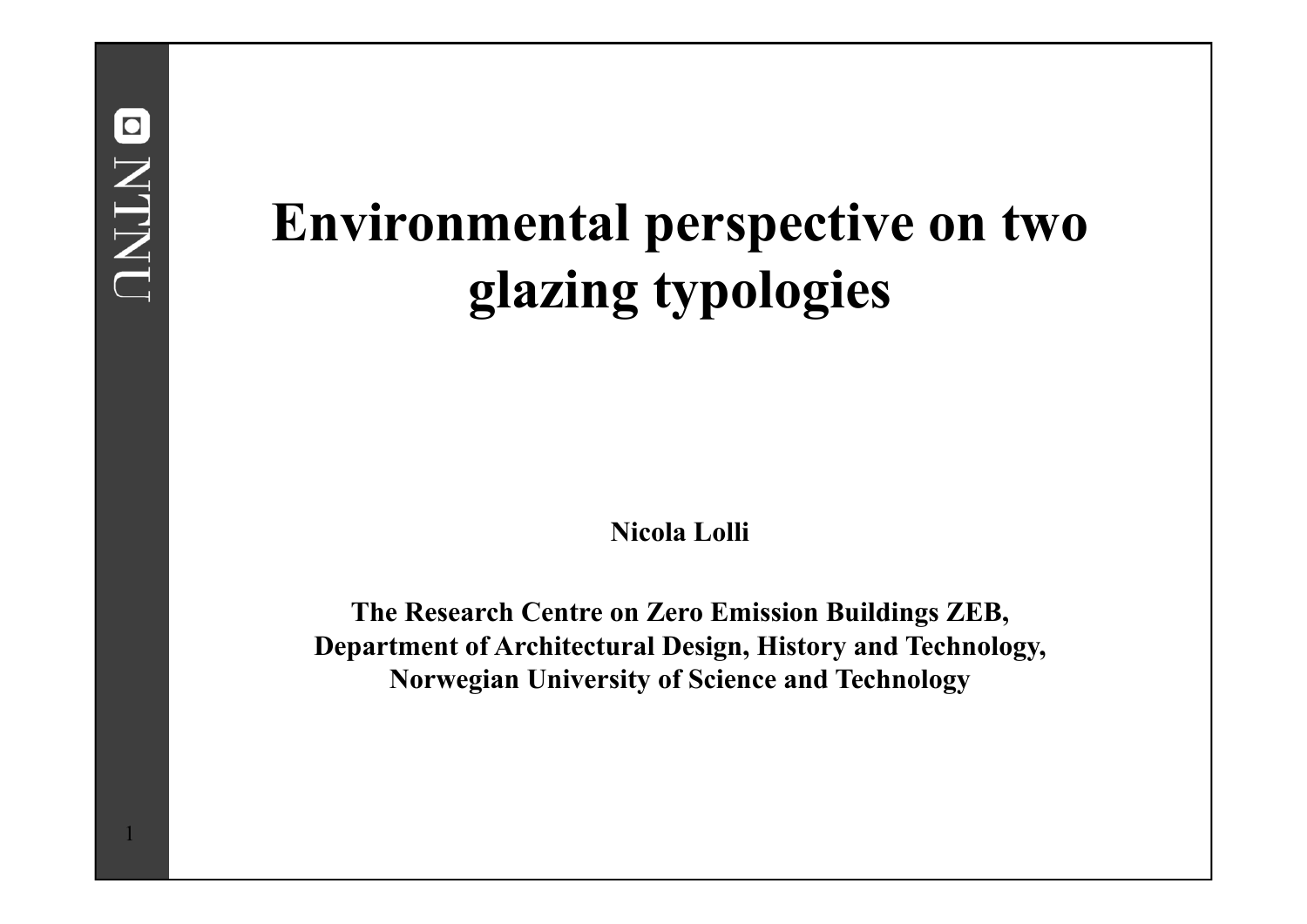## **Objective**

- • Comparison of two glazing technologies (tripleglazing with argon and double-glazing with aerogel).
- • Comparison of three glazing ratios (24%, 33%, and 50%).
- • Application to the East and West facades of a residential block in Oslo (Myhrerenga Borettslag).
- • Analysis of the yearly energy demand and greenhouse gas emissions.





*Illustration: Sintef Byggforsk*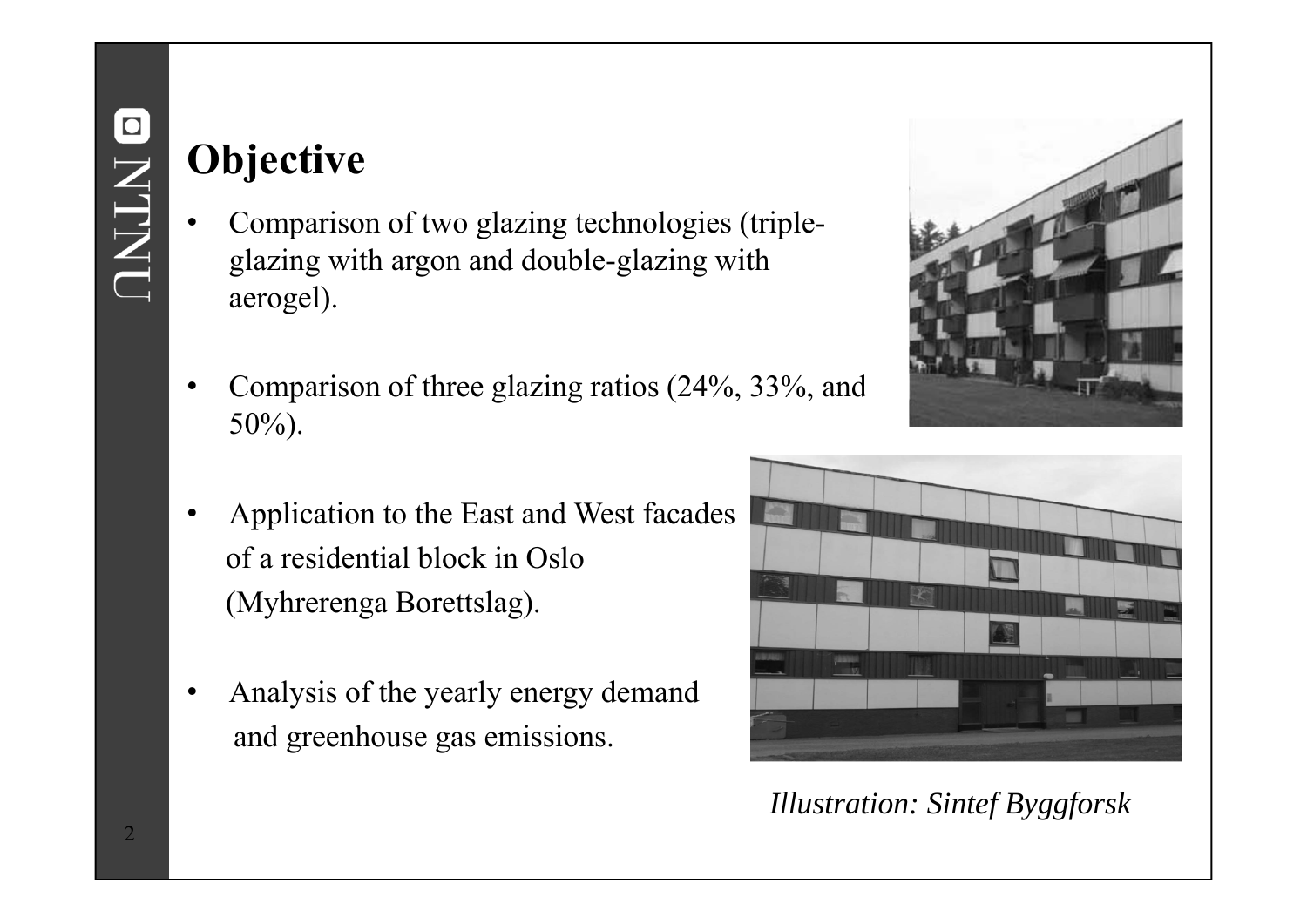# **Objective**

Variation of the glazing ratio:

 $\bullet$ • 24%

•  $33\%$ 

 $\bullet$ •  $50%$ 

*Illustration: Nicola Lolli*

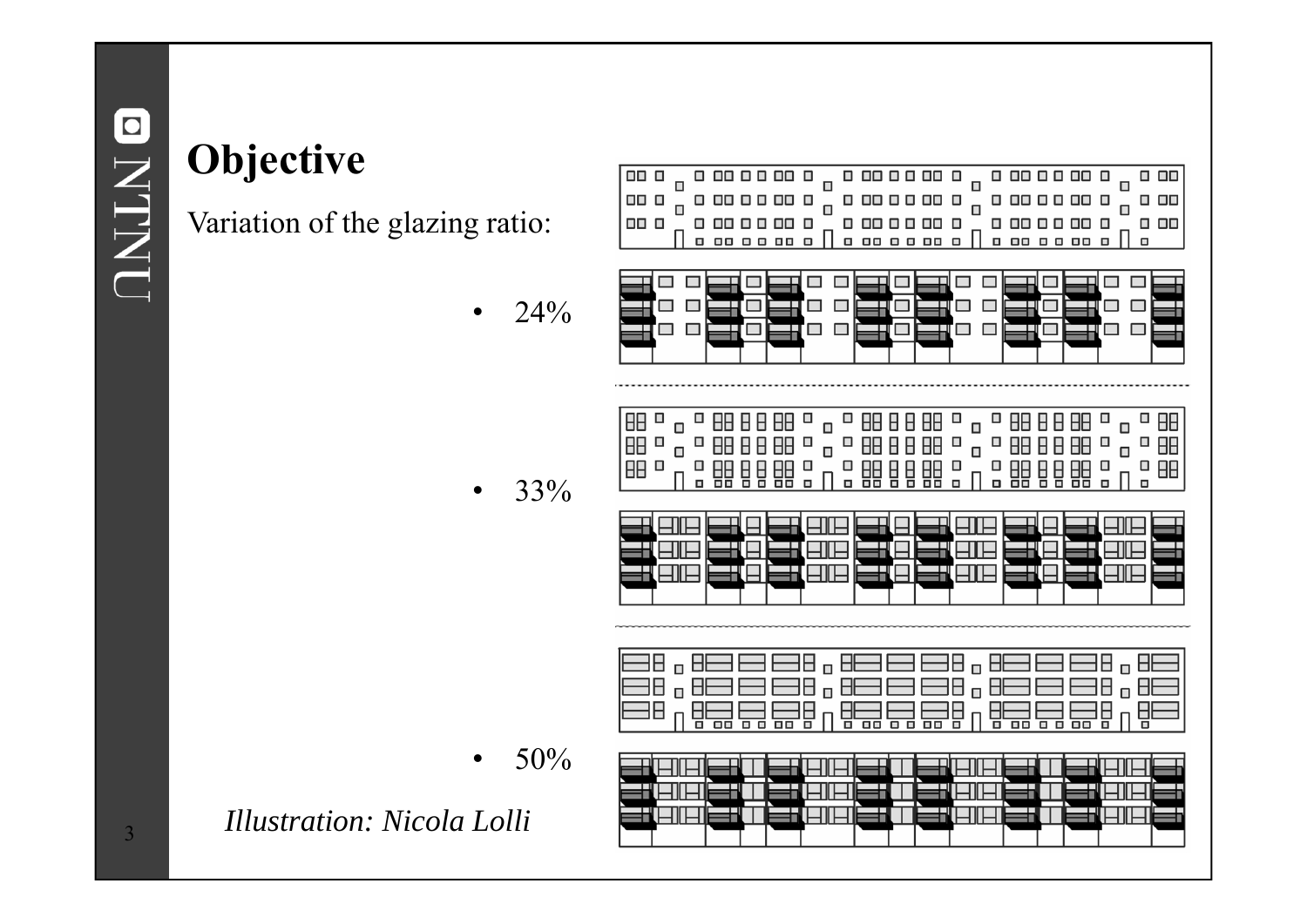#### **Method**

Current renovation of the Myhrerenga Borettslag as reference building (façade U-value  $0.12 \text{ Wm}^{-2}\text{K}^{-1}$ , 24% glazing ratio, triple-glazing with argon).

Proposed upgrades with **triple-glazing with argon:** façade U-value  $0.10 \text{ Wm}^2\text{K}^{-1}$ , 24%, 33%, and 50% glazing ratio

Proposed upgrades with **double-glazing with aerogel:** façade U-value  $0.10 \text{ Wm}^2\text{K}^{-1}$ , 24%, 33%, and 50% glazing ratio

**Triple-glazing with argon**: U-value 0.79 Wm-2K-1 **Double-glazing with aerogel**: U-value 0.50 Wm-2K-1

Share of aerogel glazing: for 24% and 33% glazing ratio: **28%** aerogel. for 50% glazing ratio: **39%** aerogel.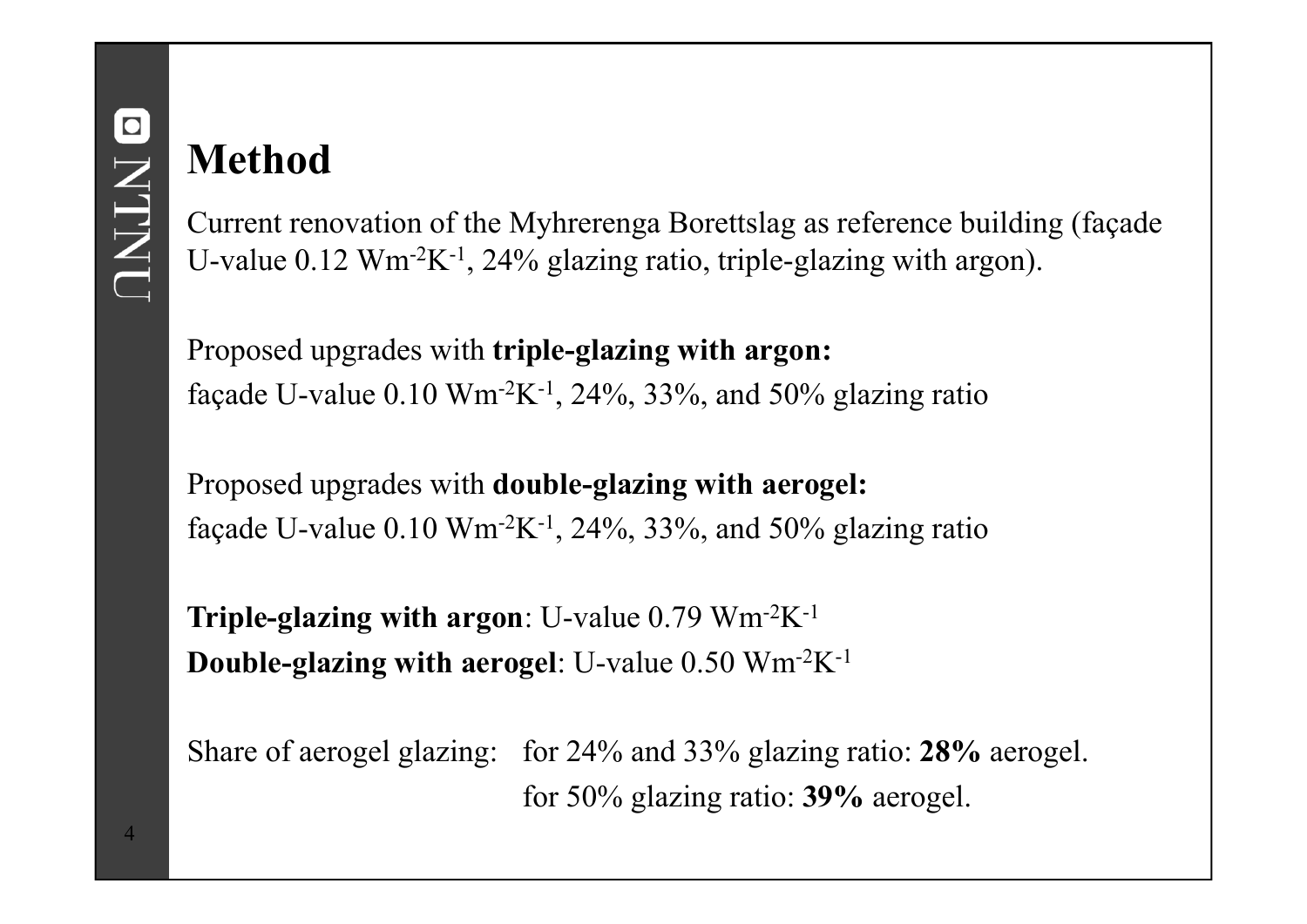#### **Method**

- • Phases of the life cycle model : production, transportation, building use, maintenance, and end-of-life.
- $\bullet$ Building lifetime set to 50 years.
- • Variation of maintenance schedules for glazing: long (**50** yrs), short (**20** yrs), and supershort (**10** yrs, only for aerogel glazing).
- $\bullet$ • ZEB conversion factor =  $0.152 \text{ kgCO}_{2-\text{eq}} \text{kWh}^{-1}$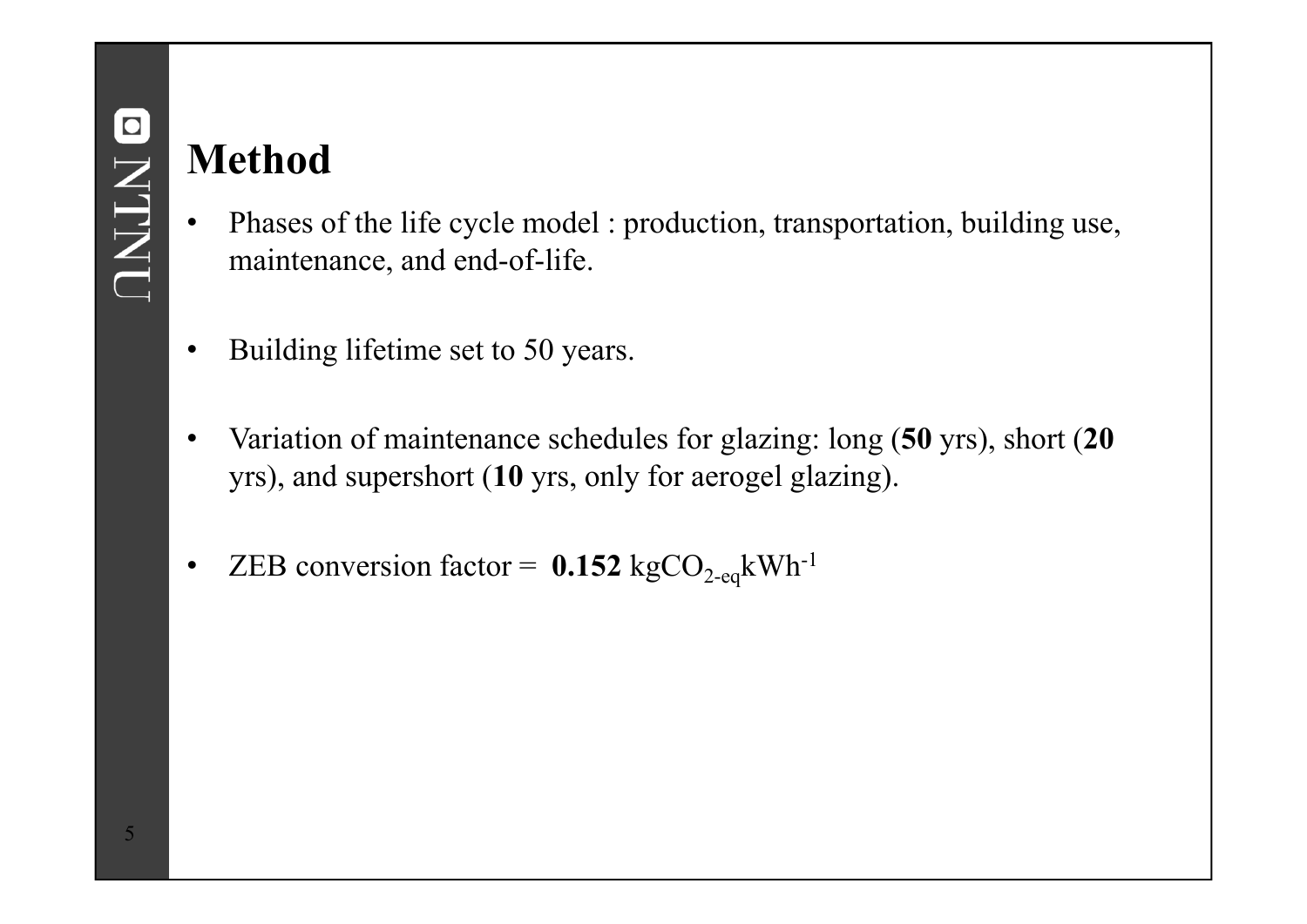ONLINO



- •Total energy use of *50% argon* is 8% higher than of *24% argon*
- •Total energy use of *50% aerogel* is 2% higher than of *24% aerogel*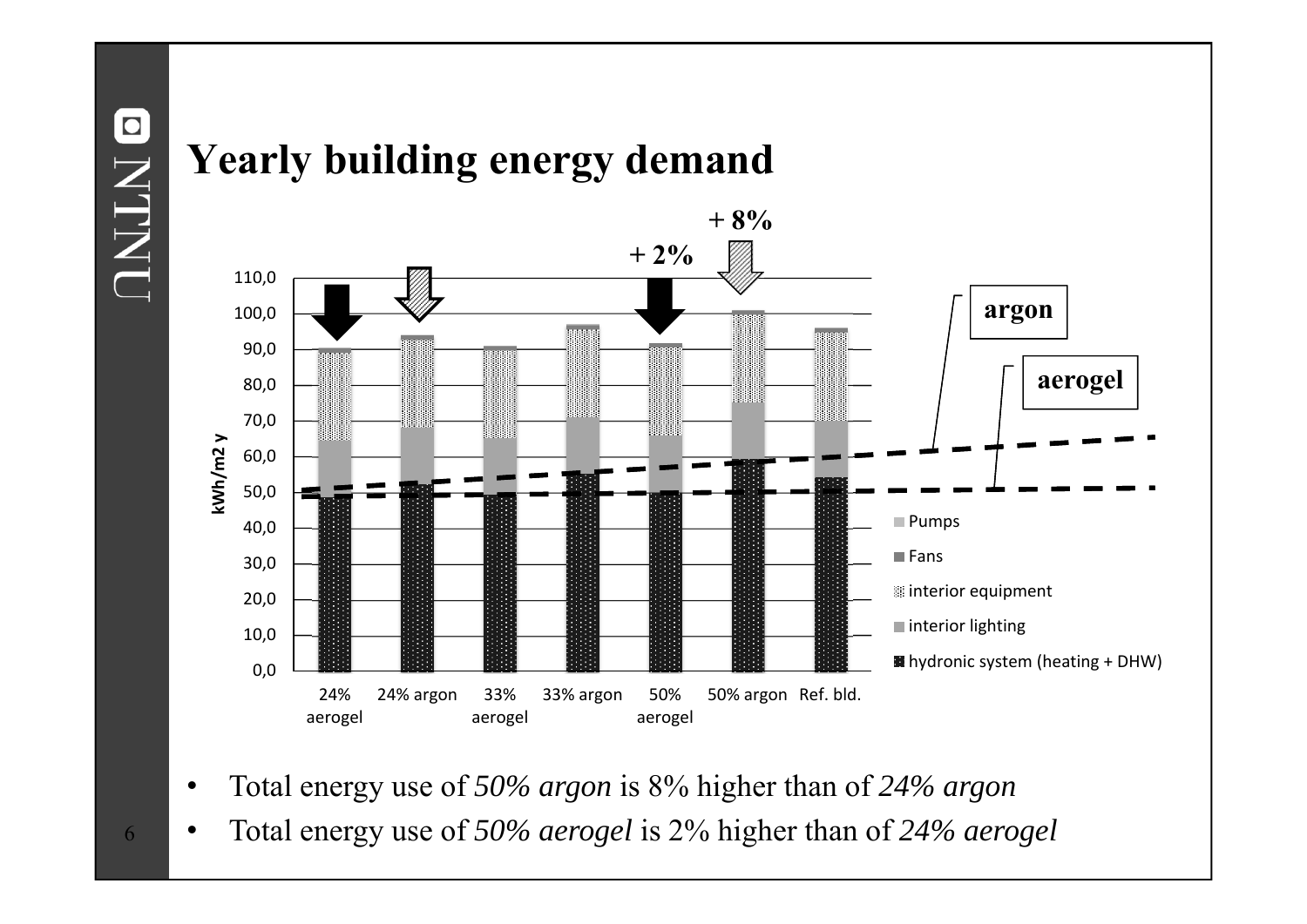**ONTNU** 



- •Total energy use of *24% argon* is 4% higher than of *24% aerogel*
- •Total energy use of *50% argon* is 9% higher than of *50% aerogel*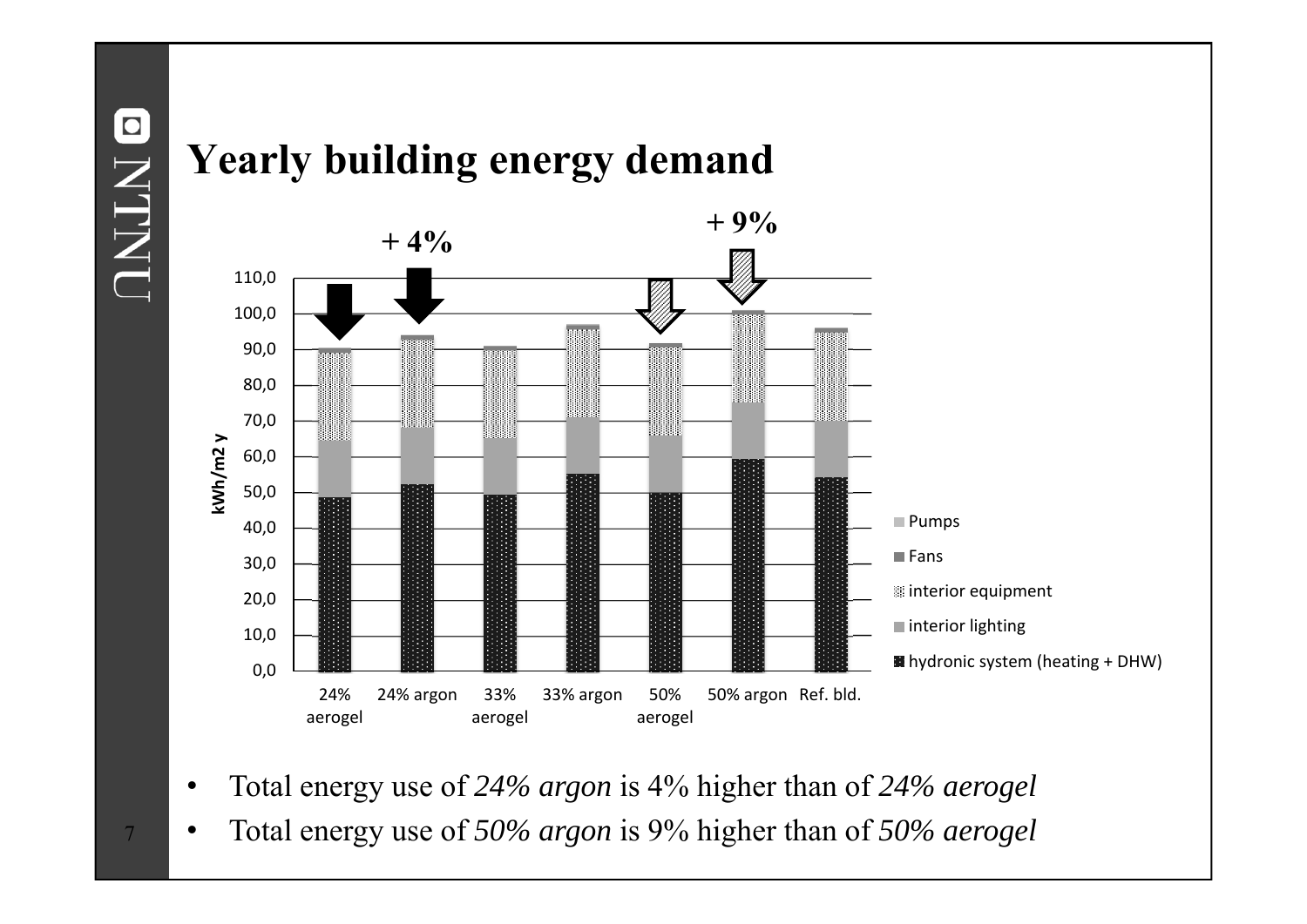ONLINO



- $\bullet$ Total emissions of *24% argon* are 3% higher than of *24% aerogel*
- •Total emissions of *50% argon* are 9% higher than of *50% aerogel*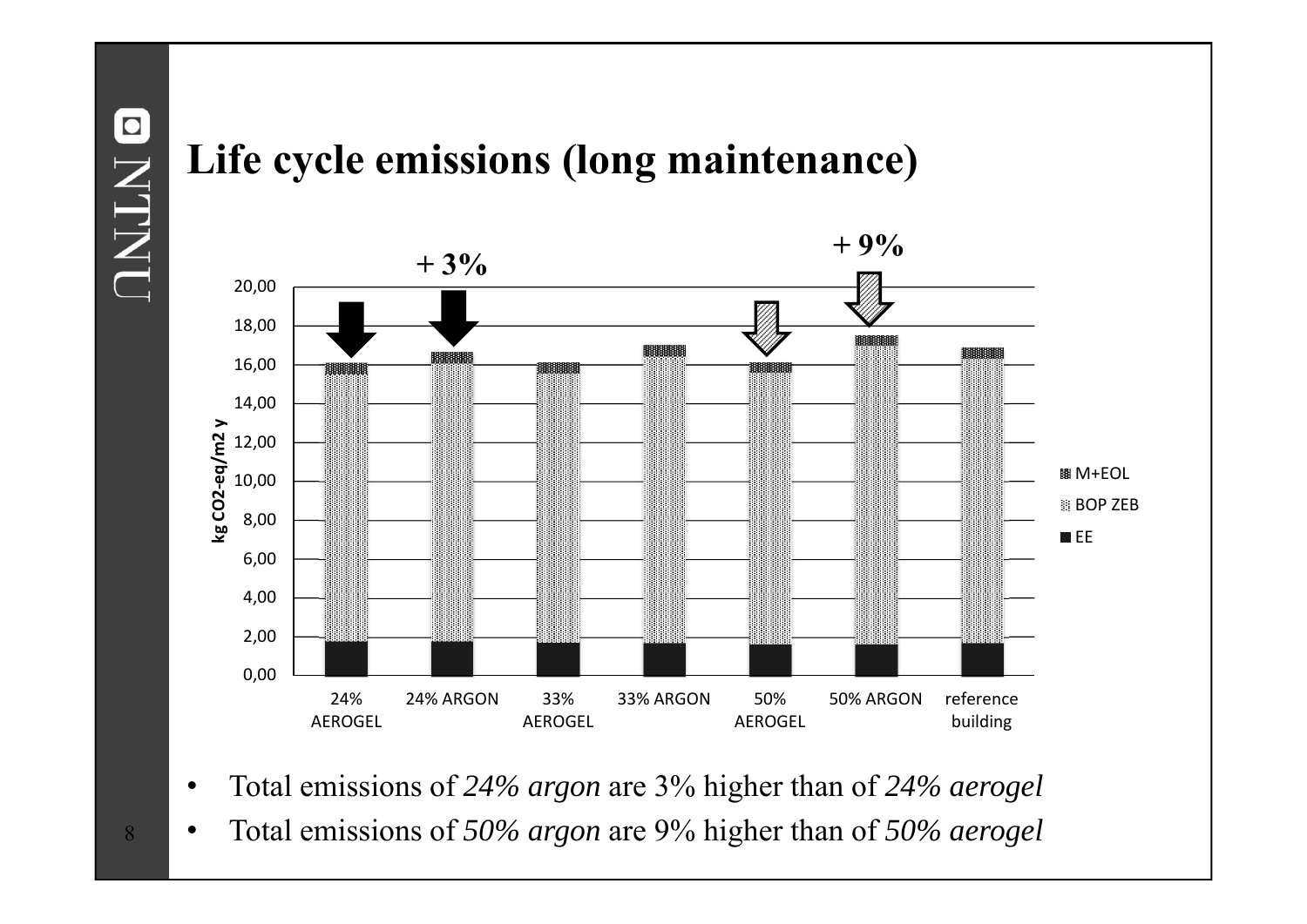ONLINO



- $\bullet$ Total emissions of *24% argon* are 3% higher than of *24% aerogel*
- •Total emissions of *50% argon* are 7% higher than of *50% aerogel*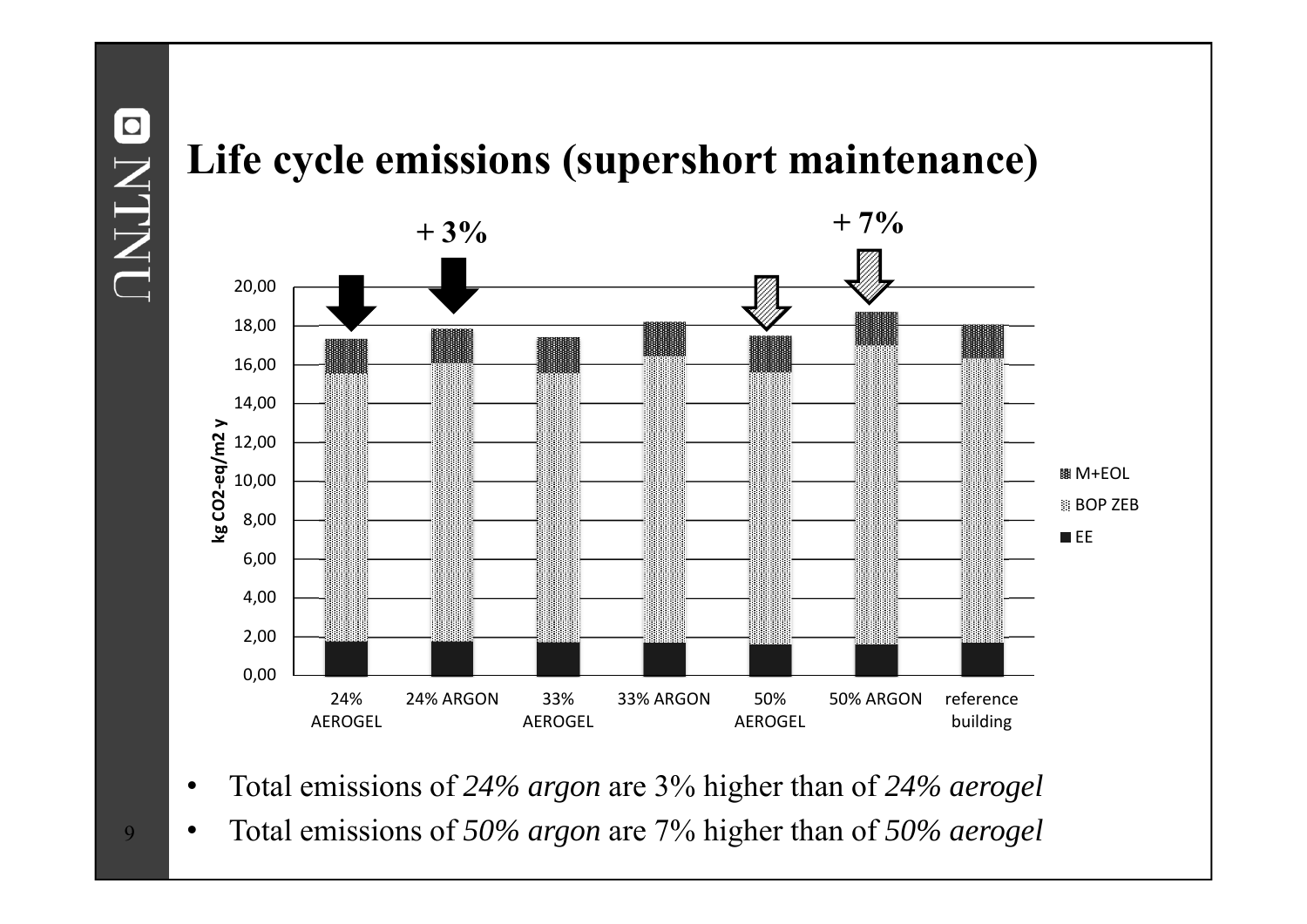# $\blacksquare$ **NLINI**

#### **Embodied emissions - long maintenance**



 $10\,$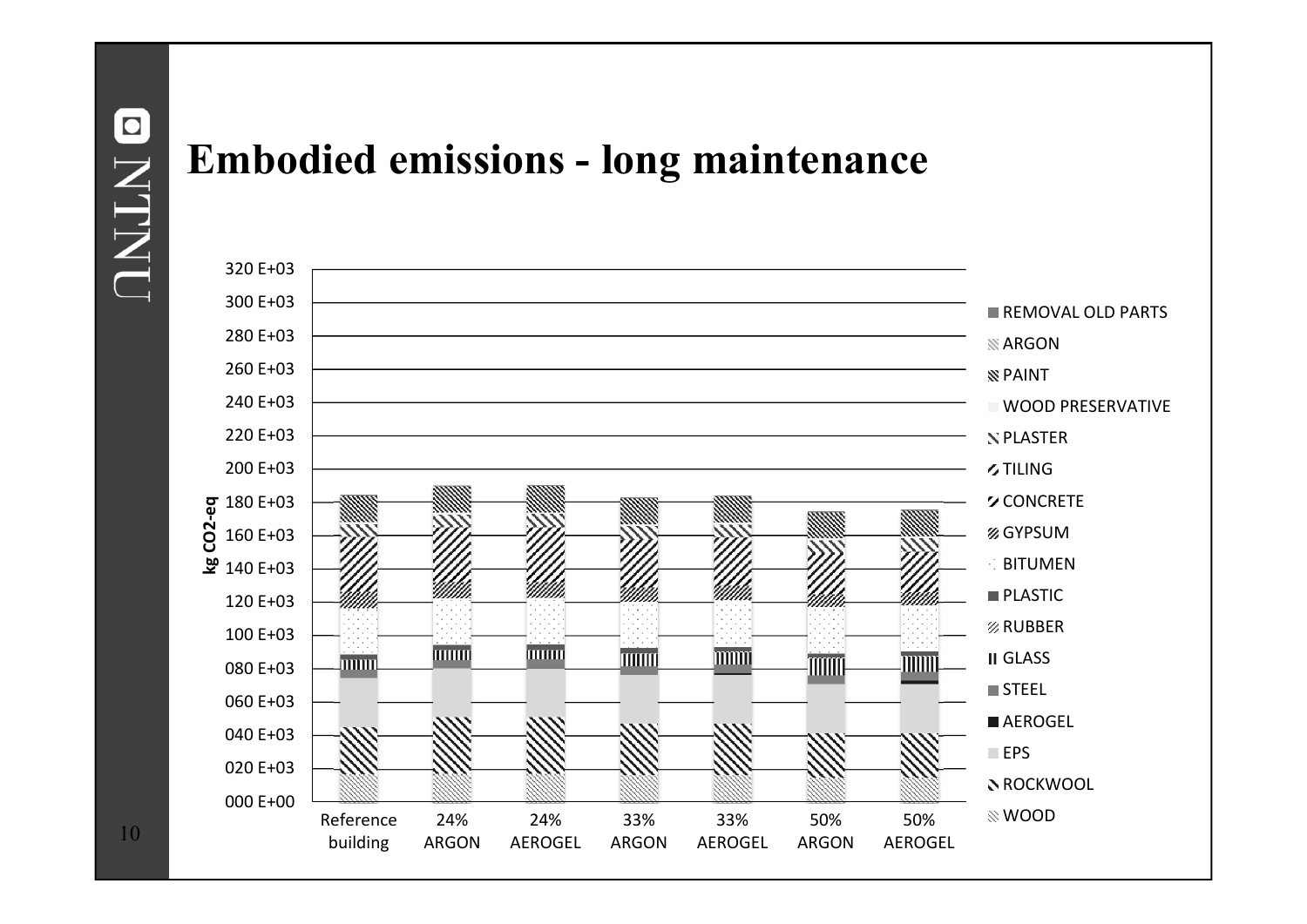# $\bullet$ **NLIN**

#### **Embodied emissions - short maintenance**

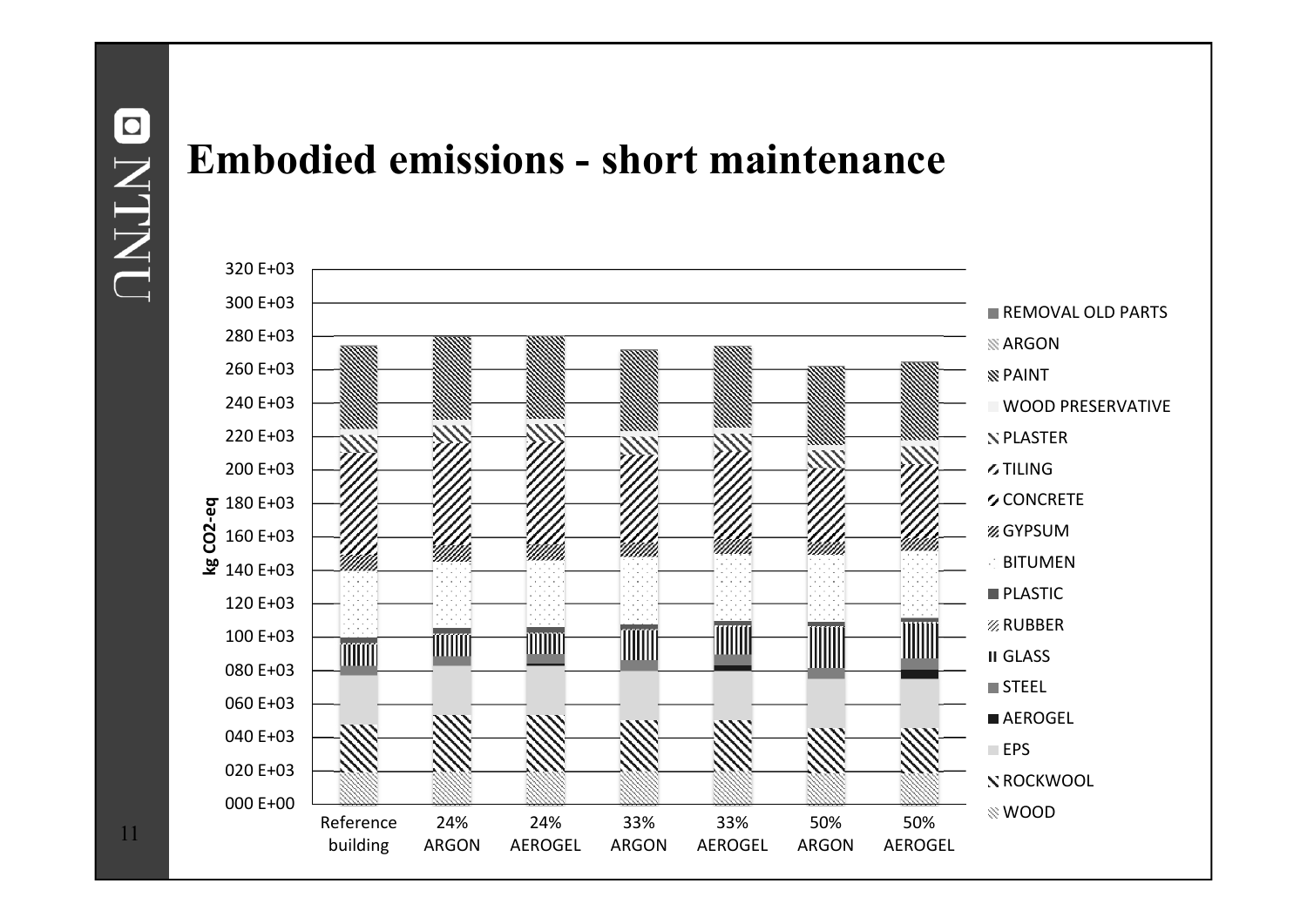# $\bullet$ **NLIN**

#### **Embodied emissions - supershort maintenance**

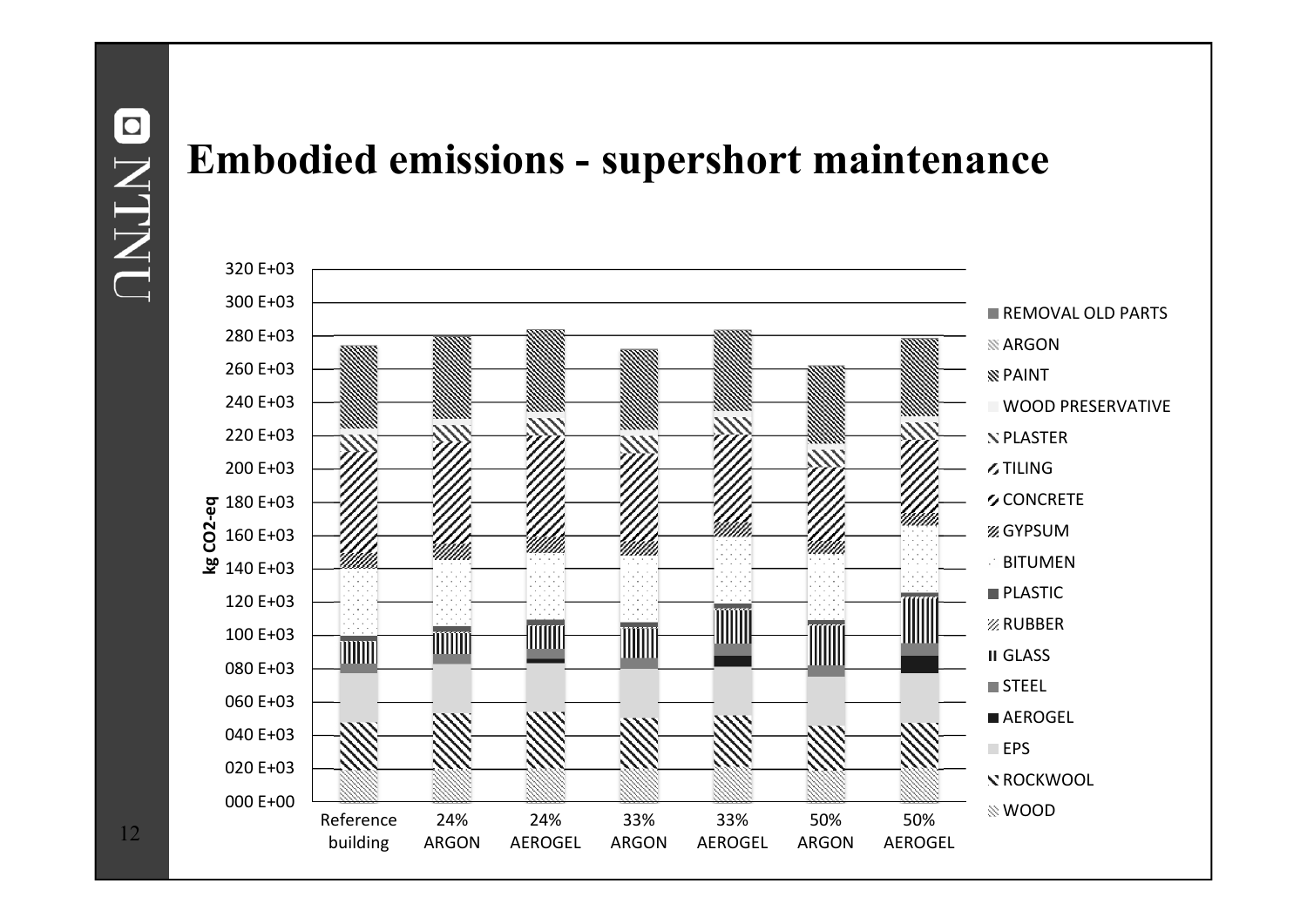## **Limitations**

Uncertainty of results due to:

- •No known data of service life of aerogel glazing.
- $\bullet$ No known data of disposal scenario of aerogel (assumed as landfilling).
- •Little emissions data for aerogel.
- • Embodied emissions for the assembling of the glazing technologies is not calculated.
- $\bullet$  Embodied emissions for the transportation of the maintenance workers is not calculated.

Variation of the building orientation is expected to change the results.

A different electricity-to-emissions conversion factor is expected to give different results.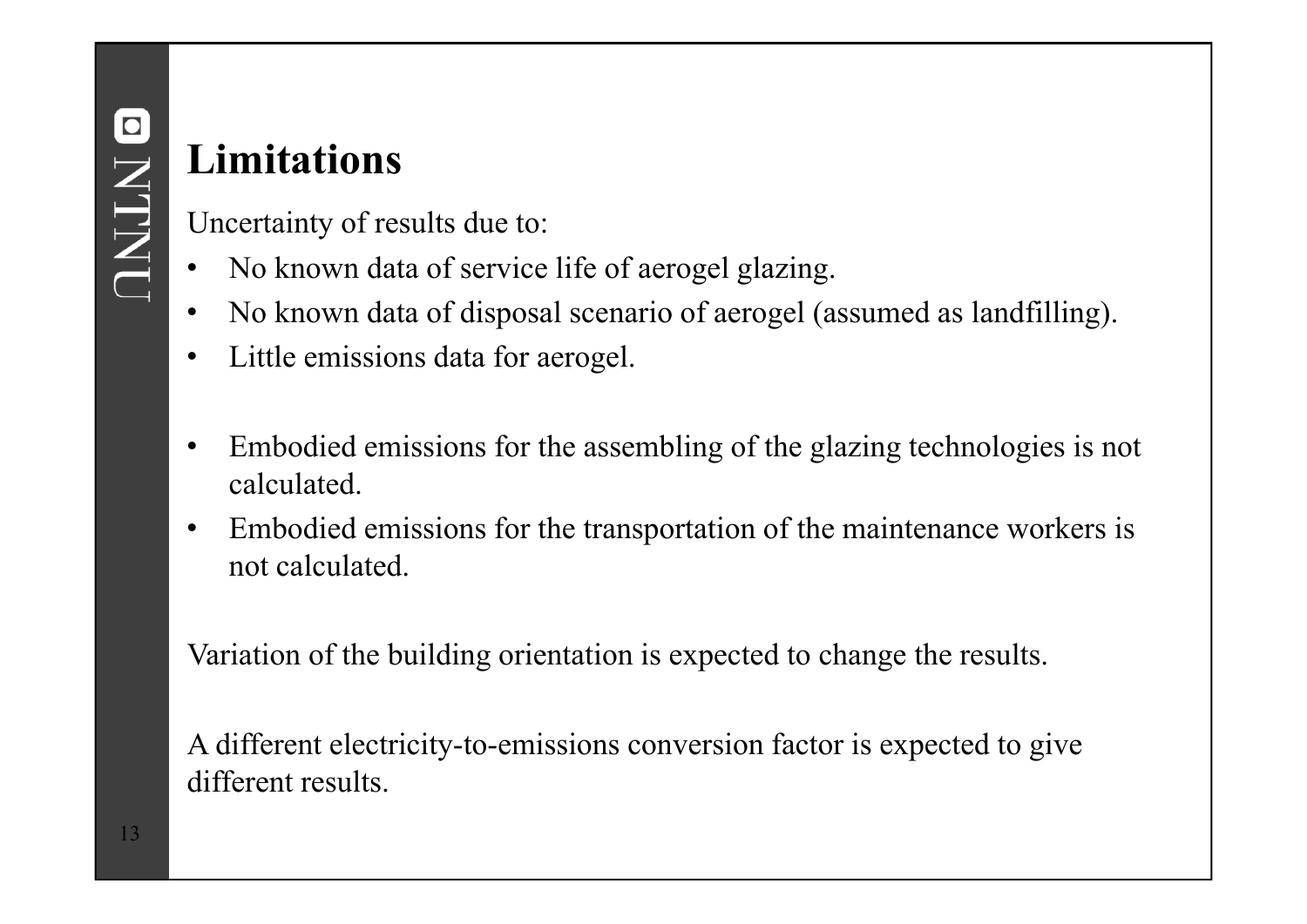#### **Summing up**

- • The embodied emissions decrease when the glazing ratio increases (maximum 8% difference).
- $\bullet$  Emissions for paint and concrete tiling are maximum 38% of the total (for short maintenance).
- • Emissions for glass and aerogel are maximum 9% of the total (for supershort maintenance).
- • The glazed part of the facades has lower emissions than the opaque part, per unit of surface.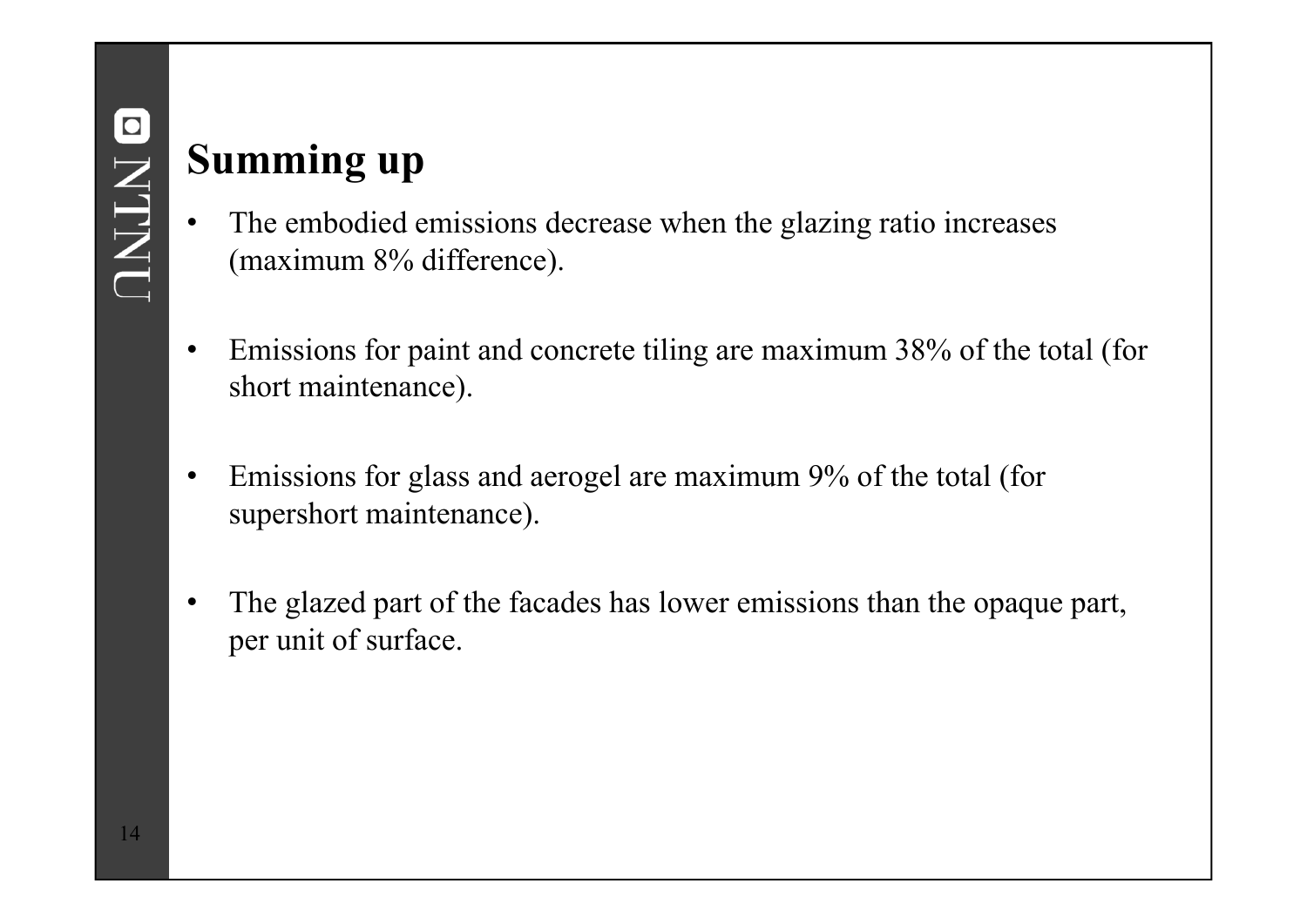## **Conclusions**

- • **Lifecycle emissions**: double-glazing with aerogel has always lower emissions than triple-glazing with argon, regardless of the maintenance schedule.
- $\bullet$  **Embodied emissions**: double-glazing with aerogel result in higher emissions than triple-glazing with argon for a short maintenance schedule.
- • With longer maintenance both glazing technologies have lower and similar embodied emissions.
- • The choice of maintenance schedule (given by quality of materials) is critical.
- • A future greener energy grid would make the aerogel glazing technology not competitive, regardless of the maintenance schedule.